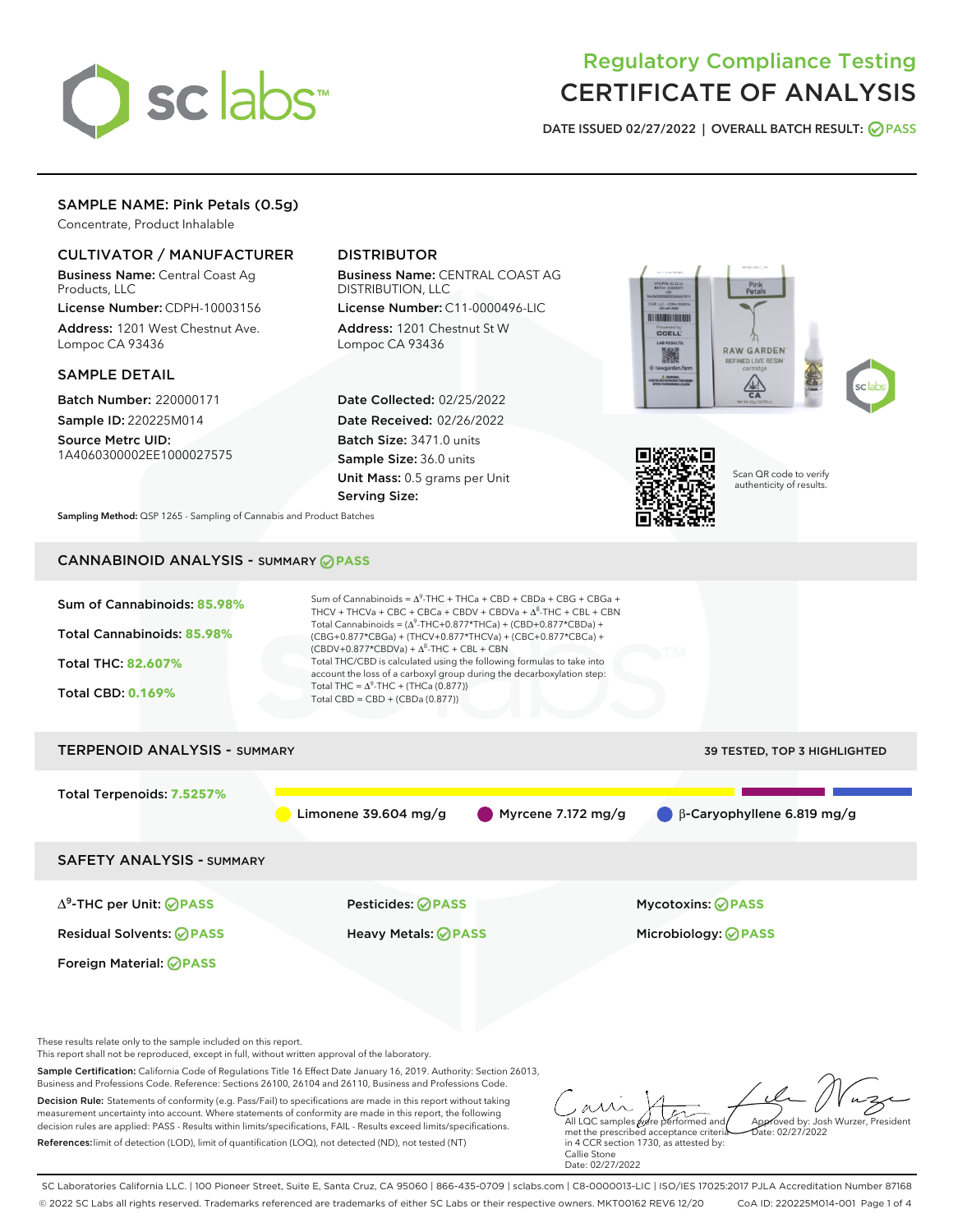



PINK PETALS (0.5G) | DATE ISSUED 02/27/2022 | OVERALL BATCH RESULT:  $\bigcirc$  PASS

#### CANNABINOID TEST RESULTS - 02/27/2022 2 PASS

Tested by high-performance liquid chromatography with diode-array detection (HPLC-DAD). **Method:** QSP 1157 - Analysis of Cannabinoids by HPLC-DAD

#### TOTAL CANNABINOIDS: **85.98%** Total Cannabinoids (Total THC) + (Total CBD) +

(Total CBG) + (Total THCV) + (Total CBC) +  $(Total CBDV) +  $\Delta^8$ -THC + CBL + CBN$ 

TOTAL THC: **82.607%** Total THC (Δ<sup>9</sup>-THC+0.877\*THCa)

TOTAL CBD: **0.169%**

Total CBD (CBD+0.877\*CBDa)

TOTAL CBG: 2.333% Total CBG (CBG+0.877\*CBGa)

TOTAL THCV: 0.66% Total THCV (THCV+0.877\*THCVa)

TOTAL CBC: ND Total CBC (CBC+0.877\*CBCa)

TOTAL CBDV: ND Total CBDV (CBDV+0.877\*CBDVa)

| <b>COMPOUND</b>  | LOD/LOQ<br>(mg/g)          | <b>MEASUREMENT</b><br><b>UNCERTAINTY</b><br>(mg/g) | <b>RESULT</b><br>(mg/g) | <b>RESULT</b><br>(%) |
|------------------|----------------------------|----------------------------------------------------|-------------------------|----------------------|
| $\Lambda^9$ -THC | 0.06 / 0.26                | ±22.139                                            | 826.07                  | 82.607               |
| <b>CBG</b>       | 0.06/0.19                  | ±0.716                                             | 23.33                   | 2.333                |
| <b>THCV</b>      | 0.1 / 0.2                  | ±0.26                                              | 6.6                     | 0.66                 |
| $\Delta^8$ -THC  | 0.1/0.4                    | ±0.13                                              | 2.1                     | 0.21                 |
| <b>CBD</b>       | 0.07/0.29                  | ±0.061                                             | 1.69                    | 0.169                |
| <b>THCa</b>      | 0.05/0.14                  | N/A                                                | <b>ND</b>               | <b>ND</b>            |
| <b>THCVa</b>     | 0.07/0.20                  | N/A                                                | <b>ND</b>               | <b>ND</b>            |
| <b>CBDa</b>      | 0.02/0.19                  | N/A                                                | <b>ND</b>               | <b>ND</b>            |
| <b>CBDV</b>      | 0.04 / 0.15                | N/A                                                | <b>ND</b>               | <b>ND</b>            |
| <b>CBDVa</b>     | 0.03/0.53                  | N/A                                                | <b>ND</b>               | <b>ND</b>            |
| <b>CBGa</b>      | 0.1/0.2                    | N/A                                                | <b>ND</b>               | <b>ND</b>            |
| <b>CBL</b>       | 0.06 / 0.24                | N/A                                                | <b>ND</b>               | <b>ND</b>            |
| <b>CBN</b>       | 0.1/0.3                    | N/A                                                | <b>ND</b>               | <b>ND</b>            |
| <b>CBC</b>       | 0.2 / 0.5                  | N/A                                                | <b>ND</b>               | <b>ND</b>            |
| <b>CBCa</b>      | 0.07/0.28                  | N/A                                                | <b>ND</b>               | <b>ND</b>            |
|                  | <b>SUM OF CANNABINOIDS</b> |                                                    | 859.8 mg/g              | 85.98%               |

#### **UNIT MASS: 0.5 grams per Unit**

| $\Delta^9$ -THC per Unit              | 1100 per-package limit | 413.04 mg/unit | <b>PASS</b> |
|---------------------------------------|------------------------|----------------|-------------|
| <b>Total THC per Unit</b>             |                        | 413.04 mg/unit |             |
| <b>CBD</b> per Unit                   |                        | $0.84$ mg/unit |             |
| <b>Total CBD per Unit</b>             |                        | $0.84$ mg/unit |             |
| Sum of Cannabinoids<br>per Unit       |                        | 429.9 mg/unit  |             |
| <b>Total Cannabinoids</b><br>per Unit |                        | 429.8 mg/unit  |             |

| <b>COMPOUND</b>           | LOD/LOQ<br>(mg/g) | <b>MEASUREMENT</b><br><b>UNCERTAINTY</b><br>(mq/q) | <b>RESULT</b><br>(mg/g)                         | <b>RESULT</b><br>$(\%)$ |
|---------------------------|-------------------|----------------------------------------------------|-------------------------------------------------|-------------------------|
| Limonene                  | 0.005 / 0.016     | ±0.4396                                            | 39.604                                          | 3.9604                  |
| <b>Myrcene</b>            | 0.008 / 0.025     | ±0.0717                                            | 7.172                                           | 0.7172                  |
| β-Caryophyllene           | 0.004 / 0.012     | ±0.1889                                            | 6.819                                           | 0.6819                  |
| $\beta$ -Pinene           | 0.004 / 0.014     | ±0.0474                                            | 5.322                                           | 0.5322                  |
| $\alpha$ -Pinene          | 0.005 / 0.017     | ±0.0285                                            | 4.261                                           | 0.4261                  |
| <b>B-Ocimene</b>          | 0.006 / 0.020     | ±0.0842                                            | 3.368                                           | 0.3368                  |
| $\alpha$ -Humulene        | 0.009 / 0.029     | ±0.0407                                            | 1.629                                           | 0.1629                  |
| Fenchol                   | 0.010 / 0.034     | ±0.0489                                            | 1.624                                           | 0.1624                  |
| Linalool                  | 0.009 / 0.032     | ±0.0448                                            | 1.512                                           | 0.1512                  |
| <b>Terpineol</b>          | 0.009 / 0.031     | ±0.0674                                            | 1.410                                           | 0.1410                  |
| Camphene                  | 0.005 / 0.015     | ±0.0060                                            | 0.666                                           | 0.0666                  |
| Terpinolene               | 0.008 / 0.026     | ±0.0084                                            | 0.528                                           | 0.0528                  |
| trans- $\beta$ -Farnesene | 0.008 / 0.025     | ±0.0112                                            | 0.405                                           | 0.0405                  |
| Fenchone                  | 0.009 / 0.028     | ±0.0055                                            | 0.242                                           | 0.0242                  |
| <b>Borneol</b>            | 0.005 / 0.016     | ±0.0071                                            | 0.218                                           | 0.0218                  |
| Guaiol                    | 0.009 / 0.030     | ±0.0032                                            | 0.086                                           | 0.0086                  |
| Valencene                 | 0.009 / 0.030     | ±0.0033                                            | 0.062                                           | 0.0062                  |
| Citronellol               | 0.003 / 0.010     | ±0.0023                                            | 0.060                                           | 0.0060                  |
| Nerolidol                 | 0.006 / 0.019     | ±0.0026                                            | 0.054                                           | 0.0054                  |
| $\alpha$ -Bisabolol       | 0.008 / 0.026     | ±0.0020                                            | 0.049                                           | 0.0049                  |
| $\gamma$ -Terpinene       | 0.006 / 0.018     | ±0.0006                                            | 0.043                                           | 0.0043                  |
| Caryophyllene<br>Oxide    | 0.010 / 0.033     | ±0.0012                                            | 0.033                                           | 0.0033                  |
| Sabinene Hydrate          | 0.006 / 0.022     | ±0.0009                                            | 0.031                                           | 0.0031                  |
| $\alpha$ -Terpinene       | 0.005 / 0.017     | ±0.0003                                            | 0.025                                           | 0.0025                  |
| Eucalyptol                | 0.006 / 0.018     | ±0.0005                                            | 0.023                                           | 0.0023                  |
| Geraniol                  | 0.002 / 0.007     | ±0.0004                                            | 0.011                                           | 0.0011                  |
| Sabinene                  | 0.004 / 0.014     | N/A                                                | <loq< th=""><th><loq< th=""></loq<></th></loq<> | <loq< th=""></loq<>     |
| $\alpha$ -Phellandrene    | 0.006 / 0.020     | N/A                                                | <loq< th=""><th><loq< th=""></loq<></th></loq<> | <loq< th=""></loq<>     |
| $\Delta^3$ -Carene        | 0.005 / 0.018     | N/A                                                | <loq< th=""><th><loq< th=""></loq<></th></loq<> | <loq< th=""></loq<>     |
| Isoborneol                | 0.004 / 0.012     | N/A                                                | <loq< th=""><th><loq< th=""></loq<></th></loq<> | <loq< th=""></loq<>     |
| Nerol                     | 0.003 / 0.011     | N/A                                                | $<$ LOQ                                         | <loq< th=""></loq<>     |
| p-Cymene                  | 0.005 / 0.016     | N/A                                                | <b>ND</b>                                       | ND                      |
| Isopulegol                | 0.005 / 0.016     | N/A                                                | ND                                              | ND                      |
| Camphor                   | 0.006 / 0.019     | N/A                                                | ND                                              | <b>ND</b>               |
| Menthol                   | 0.008 / 0.025     | N/A                                                | ND                                              | <b>ND</b>               |
| Pulegone                  | 0.003 / 0.011     | N/A                                                | ND                                              | ND                      |
| <b>Geranyl Acetate</b>    | 0.004 / 0.014     | N/A                                                | ND                                              | <b>ND</b>               |
| $\alpha$ -Cedrene         | 0.005 / 0.016     | N/A                                                | ND                                              | ND                      |
| Cedrol                    | 0.008 / 0.027     | N/A                                                | ND                                              | ND                      |
| <b>TOTAL TERPENOIDS</b>   |                   |                                                    | 75.257 mg/g                                     | 7.5257%                 |

SC Laboratories California LLC. | 100 Pioneer Street, Suite E, Santa Cruz, CA 95060 | 866-435-0709 | sclabs.com | C8-0000013-LIC | ISO/IES 17025:2017 PJLA Accreditation Number 87168 © 2022 SC Labs all rights reserved. Trademarks referenced are trademarks of either SC Labs or their respective owners. MKT00162 REV6 12/20 CoA ID: 220225M014-001 Page 2 of 4

# TERPENOID TEST RESULTS - 02/27/2022

Terpene analysis utilizing gas chromatography-flame ionization detection (GC-FID). **Method:** QSP 1192 - Analysis of Terpenoids by GC-FID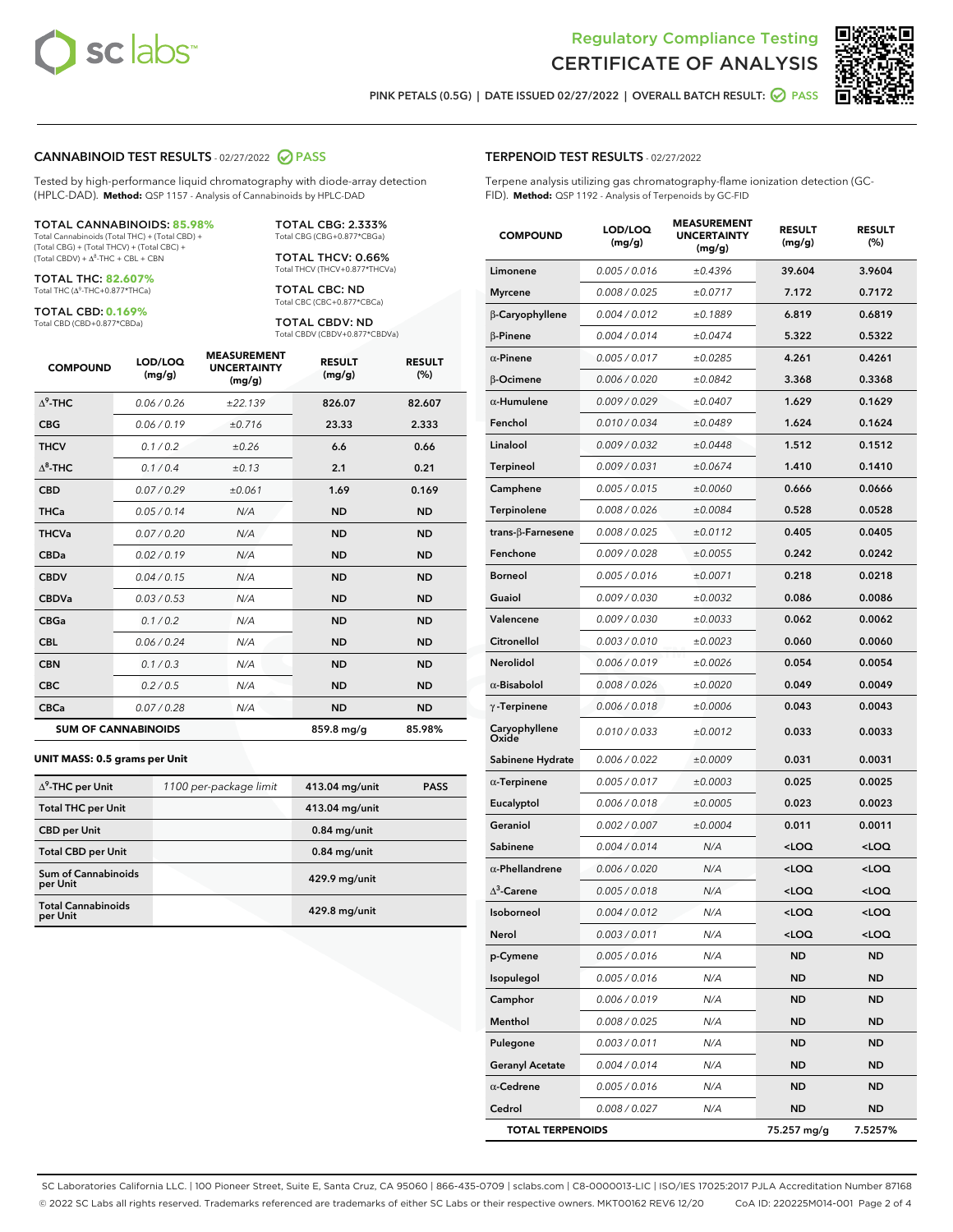



PINK PETALS (0.5G) | DATE ISSUED 02/27/2022 | OVERALL BATCH RESULT:  $\bigcirc$  PASS

# CATEGORY 1 PESTICIDE TEST RESULTS - 02/27/2022 2 PASS

Pesticide and plant growth regulator analysis utilizing high-performance liquid chromatography-mass spectrometry (HPLC-MS) or gas chromatography-mass spectrometry (GC-MS). \*GC-MS utilized where indicated. **Method:** QSP 1212 - Analysis of Pesticides and Mycotoxins by LC-MS or QSP 1213 - Analysis of Pesticides by GC-MS

| <b>COMPOUND</b>             | LOD/LOQ<br>$(\mu g/g)$ | <b>ACTION</b><br>LIMIT<br>$(\mu g/g)$ | <b>MEASUREMENT</b><br><b>UNCERTAINTY</b><br>$(\mu g/g)$ | <b>RESULT</b><br>$(\mu g/g)$ | <b>RESULT</b> |
|-----------------------------|------------------------|---------------------------------------|---------------------------------------------------------|------------------------------|---------------|
| Aldicarb                    | 0.03 / 0.08            | $>$ LOD                               | N/A                                                     | <b>ND</b>                    | <b>PASS</b>   |
| Carbofuran                  | 0.02 / 0.05            | ≥ LOD                                 | N/A                                                     | <b>ND</b>                    | <b>PASS</b>   |
| Chlordane*                  | 0.03/0.08              | $>$ LOD                               | N/A                                                     | <b>ND</b>                    | <b>PASS</b>   |
| Chlorfenapyr*               | 0.03/0.10              | $>$ LOD                               | N/A                                                     | <b>ND</b>                    | <b>PASS</b>   |
| Chlorpyrifos                | 0.02/0.06              | $>$ LOD                               | N/A                                                     | <b>ND</b>                    | <b>PASS</b>   |
| Coumaphos                   | 0.02 / 0.07            | $\ge$ LOD                             | N/A                                                     | <b>ND</b>                    | <b>PASS</b>   |
| Daminozide                  | 0.02 / 0.07            | $>$ LOD                               | N/A                                                     | <b>ND</b>                    | <b>PASS</b>   |
| <b>Dichlorvos</b><br>(DDVP) | 0.03/0.09              | $\geq$ LOD                            | N/A                                                     | <b>ND</b>                    | <b>PASS</b>   |
| Dimethoate                  | 0.03 / 0.08            | $>$ LOD                               | N/A                                                     | <b>ND</b>                    | <b>PASS</b>   |
| Ethoprophos                 | 0.03/0.10              | $\geq$ LOD                            | N/A                                                     | <b>ND</b>                    | <b>PASS</b>   |
| Etofenprox                  | 0.02 / 0.06            | > LOD                                 | N/A                                                     | <b>ND</b>                    | <b>PASS</b>   |
| Fenoxycarb                  | 0.03/0.08              | $>$ LOD                               | N/A                                                     | <b>ND</b>                    | <b>PASS</b>   |
| Fipronil                    | 0.03 / 0.08            | $\geq$ LOD                            | N/A                                                     | <b>ND</b>                    | <b>PASS</b>   |
| Imazalil                    | 0.02 / 0.06            | $\geq$ LOD                            | N/A                                                     | <b>ND</b>                    | <b>PASS</b>   |
| Methiocarb                  | 0.02 / 0.07            | $\ge$ LOD                             | N/A                                                     | <b>ND</b>                    | <b>PASS</b>   |
| Parathion-methyl            | 0.03/0.10              | $\geq$ LOD                            | N/A                                                     | <b>ND</b>                    | <b>PASS</b>   |
| <b>Mevinphos</b>            | 0.03/0.09              | $\geq$ LOD                            | N/A                                                     | <b>ND</b>                    | <b>PASS</b>   |
| Paclobutrazol               | 0.02 / 0.05            | $>$ LOD                               | N/A                                                     | <b>ND</b>                    | <b>PASS</b>   |
| Propoxur                    | 0.03/0.09              | $\ge$ LOD                             | N/A                                                     | <b>ND</b>                    | <b>PASS</b>   |
| Spiroxamine                 | 0.03 / 0.08            | $\geq$ LOD                            | N/A                                                     | <b>ND</b>                    | <b>PASS</b>   |
| <b>Thiacloprid</b>          | 0.03/0.10              | > LOD                                 | N/A                                                     | <b>ND</b>                    | <b>PASS</b>   |

# CATEGORY 2 PESTICIDE TEST RESULTS - 02/27/2022 2 PASS

| <b>COMPOUND</b>          | LOD/LOO<br>$(\mu g/g)$ | <b>ACTION</b><br>LIMIT<br>$(\mu g/g)$ | <b>MEASUREMENT</b><br><b>UNCERTAINTY</b><br>$(\mu g/g)$ | <b>RESULT</b><br>$(\mu g/g)$ | <b>RESULT</b> |  |
|--------------------------|------------------------|---------------------------------------|---------------------------------------------------------|------------------------------|---------------|--|
| Abamectin                | 0.03/0.10              | 0.1                                   | N/A                                                     | <b>ND</b>                    | <b>PASS</b>   |  |
| Acephate                 | 0.02/0.07              | 0.1                                   | N/A                                                     | <b>ND</b>                    | <b>PASS</b>   |  |
| Acequinocyl              | 0.02/0.07              | 0.1                                   | N/A                                                     | <b>ND</b>                    | <b>PASS</b>   |  |
| Acetamiprid              | 0.02/0.05              | 0.1                                   | N/A                                                     | <b>ND</b>                    | <b>PASS</b>   |  |
| Azoxystrobin             | 0.02/0.07              | 0.1                                   | N/A                                                     | <b>ND</b>                    | <b>PASS</b>   |  |
| <b>Bifenazate</b>        | 0.01/0.04              | 0.1                                   | N/A                                                     | <b>ND</b>                    | <b>PASS</b>   |  |
| <b>Bifenthrin</b>        | 0.02/0.05              | 3                                     | N/A                                                     | <b>ND</b>                    | <b>PASS</b>   |  |
| <b>Boscalid</b>          | 0.03/0.09              | 0.1                                   | N/A                                                     | <b>ND</b>                    | <b>PASS</b>   |  |
| Captan                   | 0.19/0.57              | 07                                    | N/A                                                     | <b>ND</b>                    | <b>PASS</b>   |  |
| Carbaryl                 | 0.02/0.06              | 0.5                                   | N/A                                                     | <b>ND</b>                    | <b>PASS</b>   |  |
| Chlorantranilip-<br>role | 0.04/0.12              | 10                                    | N/A                                                     | <b>ND</b>                    | <b>PASS</b>   |  |
| Clofentezine             | 0.03/0.09              | 0.1                                   | N/A                                                     | <b>ND</b>                    | <b>PASS</b>   |  |

# CATEGORY 2 PESTICIDE TEST RESULTS - 02/27/2022 continued

| <b>COMPOUND</b>               | LOD/LOQ<br>(µg/g) | <b>ACTION</b><br><b>LIMIT</b><br>(µg/g) | <b>MEASUREMENT</b><br><b>UNCERTAINTY</b><br>$(\mu g/g)$ | <b>RESULT</b><br>(µg/g) | <b>RESULT</b> |
|-------------------------------|-------------------|-----------------------------------------|---------------------------------------------------------|-------------------------|---------------|
| Cyfluthrin                    | 0.12 / 0.38       | 2                                       | N/A                                                     | <b>ND</b>               | <b>PASS</b>   |
| Cypermethrin                  | 0.11 / 0.32       | $\mathbf{1}$                            | N/A                                                     | <b>ND</b>               | <b>PASS</b>   |
| Diazinon                      | 0.02 / 0.05       | 0.1                                     | N/A                                                     | <b>ND</b>               | <b>PASS</b>   |
| Dimethomorph                  | 0.03 / 0.09       | 2                                       | N/A                                                     | ND                      | <b>PASS</b>   |
| Etoxazole                     | 0.02 / 0.06       | 0.1                                     | N/A                                                     | ND                      | <b>PASS</b>   |
| Fenhexamid                    | 0.03 / 0.09       | 0.1                                     | N/A                                                     | <b>ND</b>               | <b>PASS</b>   |
| Fenpyroximate                 | 0.02 / 0.06       | 0.1                                     | N/A                                                     | <b>ND</b>               | <b>PASS</b>   |
| Flonicamid                    | 0.03 / 0.10       | 0.1                                     | N/A                                                     | <b>ND</b>               | <b>PASS</b>   |
| Fludioxonil                   | 0.03 / 0.10       | 0.1                                     | N/A                                                     | <b>ND</b>               | <b>PASS</b>   |
| Hexythiazox                   | 0.02 / 0.07       | 0.1                                     | N/A                                                     | <b>ND</b>               | <b>PASS</b>   |
| Imidacloprid                  | 0.04 / 0.11       | 5                                       | N/A                                                     | <b>ND</b>               | <b>PASS</b>   |
| Kresoxim-methyl               | 0.02 / 0.07       | 0.1                                     | N/A                                                     | ND                      | <b>PASS</b>   |
| <b>Malathion</b>              | 0.03 / 0.09       | 0.5                                     | N/A                                                     | <b>ND</b>               | <b>PASS</b>   |
| Metalaxyl                     | 0.02 / 0.07       | 2                                       | N/A                                                     | <b>ND</b>               | <b>PASS</b>   |
| Methomyl                      | 0.03 / 0.10       | $\mathbf{1}$                            | N/A                                                     | <b>ND</b>               | <b>PASS</b>   |
| Myclobutanil                  | 0.03 / 0.09       | 0.1                                     | N/A                                                     | <b>ND</b>               | <b>PASS</b>   |
| Naled                         | 0.02 / 0.07       | 0.1                                     | N/A                                                     | <b>ND</b>               | <b>PASS</b>   |
| Oxamyl                        | 0.04 / 0.11       | 0.5                                     | N/A                                                     | ND                      | <b>PASS</b>   |
| Pentachloronitro-<br>benzene* | 0.03 / 0.09       | 0.1                                     | N/A                                                     | <b>ND</b>               | <b>PASS</b>   |
| Permethrin                    | 0.04/0.12         | 0.5                                     | N/A                                                     | <b>ND</b>               | <b>PASS</b>   |
| Phosmet                       | 0.03 / 0.10       | 0.1                                     | N/A                                                     | ND                      | <b>PASS</b>   |
| Piperonyl<br><b>Butoxide</b>  | 0.02 / 0.07       | 3                                       | N/A                                                     | <b>ND</b>               | <b>PASS</b>   |
| Prallethrin                   | 0.03 / 0.08       | 0.1                                     | N/A                                                     | <b>ND</b>               | <b>PASS</b>   |
| Propiconazole                 | 0.02 / 0.07       | 0.1                                     | N/A                                                     | <b>ND</b>               | <b>PASS</b>   |
| Pyrethrins                    | 0.04 / 0.12       | 0.5                                     | N/A                                                     | <b>ND</b>               | <b>PASS</b>   |
| Pyridaben                     | 0.02 / 0.07       | 0.1                                     | N/A                                                     | <b>ND</b>               | PASS          |
| Spinetoram                    | 0.02 / 0.07       | 0.1                                     | N/A                                                     | ND                      | <b>PASS</b>   |
| Spinosad                      | 0.02 / 0.07       | 0.1                                     | N/A                                                     | ND                      | <b>PASS</b>   |
| Spiromesifen                  | 0.02 / 0.05       | 0.1                                     | N/A                                                     | ND                      | <b>PASS</b>   |
| Spirotetramat                 | 0.02 / 0.06       | 0.1                                     | N/A                                                     | ND                      | PASS          |
| Tebuconazole                  | 0.02 / 0.07       | 0.1                                     | N/A                                                     | <b>ND</b>               | <b>PASS</b>   |
| Thiamethoxam                  | 0.03 / 0.10       | 5                                       | N/A                                                     | ND                      | <b>PASS</b>   |
| Trifloxystrobin               | 0.03 / 0.08       | 0.1                                     | N/A                                                     | ND                      | <b>PASS</b>   |

SC Laboratories California LLC. | 100 Pioneer Street, Suite E, Santa Cruz, CA 95060 | 866-435-0709 | sclabs.com | C8-0000013-LIC | ISO/IES 17025:2017 PJLA Accreditation Number 87168 © 2022 SC Labs all rights reserved. Trademarks referenced are trademarks of either SC Labs or their respective owners. MKT00162 REV6 12/20 CoA ID: 220225M014-001 Page 3 of 4